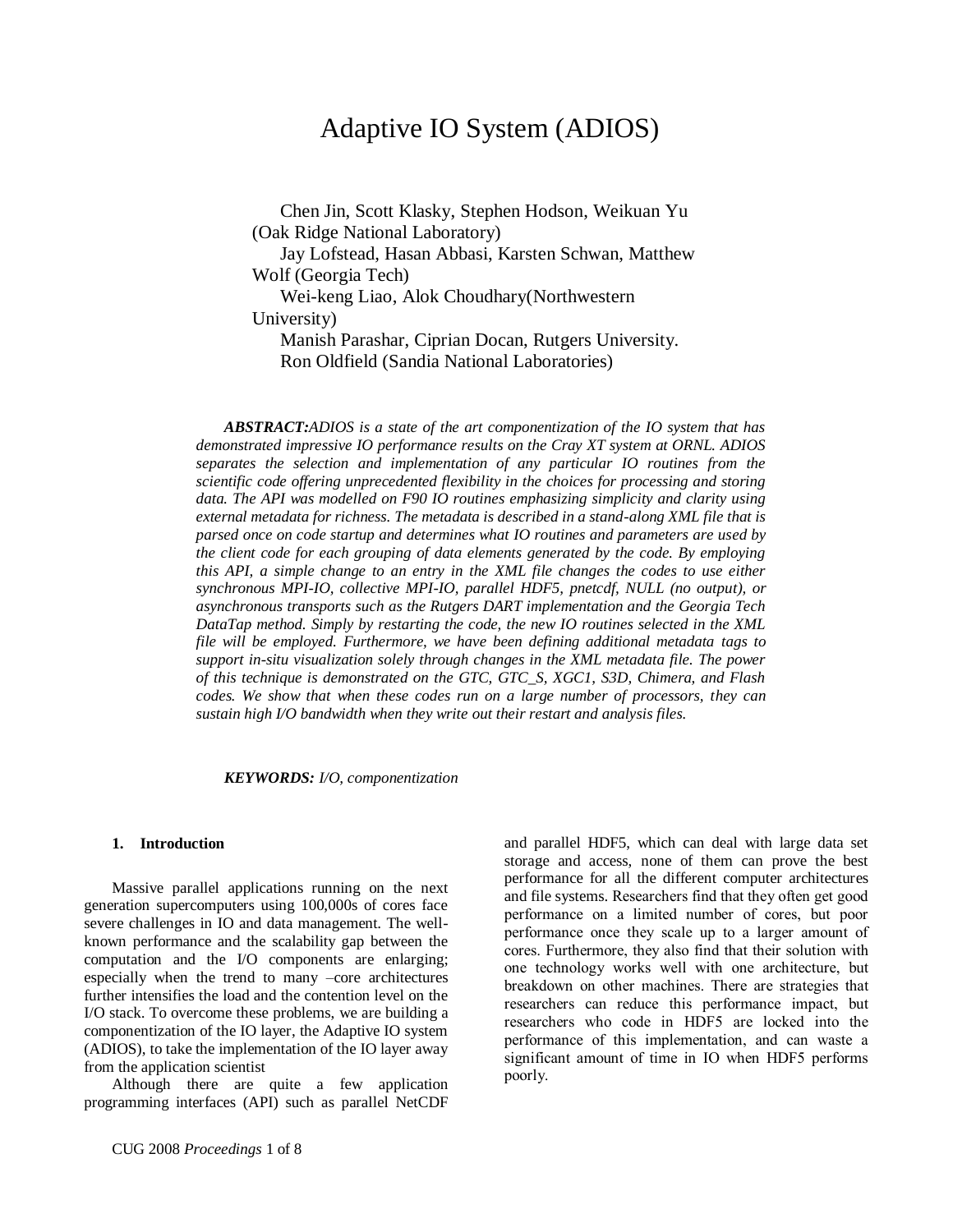The scientific codes sometimes consist of a lot of small read/write statements for debug, analysis or annotations. These small IO processes have been proven improper and dramatically affect the IO performance for large-scale scientific simulations. The ADIOS APIs transparently buffer small data to writes or reads so that only large chucks of data block are read/written to disk. Application programmers can avoid user this buffer in ADIOS, but the default is to use this.

Another important factor driving the design of ADIOS is real time monitoring and analysis of large scale simulations. Separating the transport layer from APIs allows programmers to reroute the data flow from disk to any visualization/analysis tools, so that the simulation results can be monitored and debugged on the fly, as well as actively monitor runs which run amok. Such monitoring feature implies the need for backend dataflow engines, such as a scientific workflow system. With the advantageous componentization of ADIOS, an alternative method for integrating a workflow can be easily switched to by modifying the XML configure file.

Conventionally, all of this data must be written in the code, which involves placing these statements inside the code. ADIOS is able to extract the metadata, variable dimensions and types out of the source code into an external configuration file, therefore the original scientific application only need to be modified and verified once by adding ADIOS APIs. The further modification and performance testing can be achieved by only changing the external configure file. To separate metadata away from source code helps the maintenance of the scientific application in that the authors and community are reluctant to redesign and change the code except for the extreme performance requirements.

To provide the broad community of application scientists with a high-performance, easy-to-use interface for I/O processing, we have defined an alternative highlevel API with external XML configuration file, allowing for programming without bothering with the details of transport layer implementation. ADIOS is an IO componentization, which allows for fast and scalable IO on small clusters and large petascale supercomputers. Moreover, it provides the flexibility of switching different transport methods by only modifying the xml file without verification of the source code. Last but not the least, ADIOS can be used to help couple codes using both file and memory based methods. In addition, a new ADIOS APIS can be extended for code coupling in ADIOS, which will also send the metadata over to the workflow automation system.

# **2. ADIOS API's**

ADIOS I/O in MPI starts with functions familiar to users of standard "language" I/O or libraries. MPI also has additional features necessary for performance and portability. In this section we focus on the ADIOS counterparts of opening and closing files, as well as read/writing contiguous blocks of data from/to them. At this level the main feature we show is how ADIOS can conveniently express read/write operations in terms of group. Later on in section 4, we can show how easy it is to implement parallelism for these operations. The following programming example illustrates how to write an integer array and a double-precision array with size of *dimx* into file called "test.bp", which is organized in our native tagged binary file format. BP, which stands for binary packed, allows users to include rich metadata associated with the block of binary data. The corresponding XML configuration file required by this program is demonstrated in the next section.

/\*example of parallel MPI write into a single file \*/ #include "adios.h" #include <stdio.h> int main(int argc, char \*argv[]) { int i, myrank, dimx, \*X; double \*Y; dimx=100; X**=**(int\*)malloc(sizeof(int)\*dimx); Y=(double\*)malloc(sizeof(double)\*dimx);  $for(i=0;i<$ dimx; $i++$ ) {  $X[i]=i+myrank*dimx;$  $Y[i]=2.5*X[i];$  } MPI\_Init(&argc,&argv); MPI\_Comm\_rank(mpi\_comm\_world,&myrank); adios\_init("config.xml",mpi\_comm\_world, mpi\_comm\_self,mpi\_info\_null); adios\_get\_group(&grp\_id,"Potential"); adios\_open(&buf\_id,grp\_id,"data.bp"); adios\_write(buf\_id,"dimx",&dimx); adios write(buf  $id$ , "X", X); adios\_write(buf\_id,"Potential",Y); adios\_close(buf\_id); adios\_finalize(myrank); MPI\_Finalize();  $free(Y); free(X);$ 

As shown in this example, a pair of adios\_init and adios finalize should be called between the actual paired mpi init and mpi finalize. Before any adios operation starts, adios\_init is required to load the XML configuration file creating internal representations of various data types and defining the methods used for writing. Presently, there are additional parameters to define various MPI elements that are supposed to be transparently compatible between Fortran

}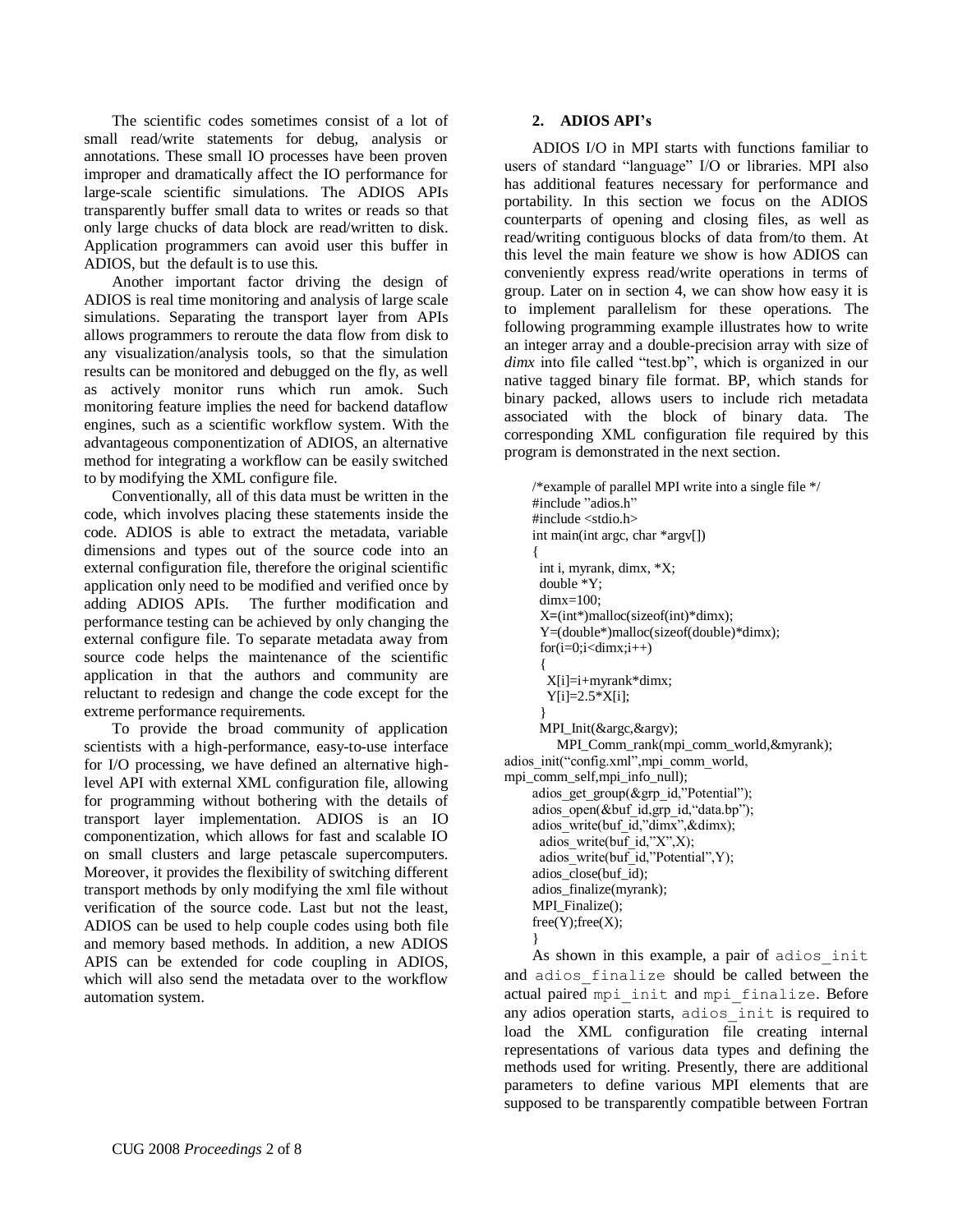and C, but are not. Similar to mpi finalize, adios\_finalize releases all the resources allocated by adios and guarantee all the remained adios operations be finished before the code exits. After the basic adios initialization, adios\_get\_group gets called to retrieve a handle for the group with the name of "Potential", which should be specified in the XML configuration file. The unique feature of adios is the group implementation, which is constituted by a list of variables and associated with individual transport methods. The flexibility allows the applications to make the best use of the file system according to its own different IO patterns.

The ADIOS function corresponding to fopen is called adios open. Let us consider the arguments one by one. $ADIO\overline{S}$  open(io\_handle, group\_handle, filename). The first argument is an IO handle. Different from file descriptor, this IO handle only prepare the data type for the subsequent calls to write data using io\_handle. The second argument is a string representing the name of file, as in fopen. As the last argument, we pass the address of the ADIOS\_FILE variable, which the adios\_open will fill in for us. adios\_close() triggers the building of the buffer for transfer and then returns control back to the caller. At this point, all of the data is copied and will be sent as-is downstream. If the handle is opened for read, this will cause the fetch of the data, parse it, and populate it into the provided buffers. This is currently hard-coded to use posix io calls.

Adios write(io handle,fieldname, &var) submit a data element for writing and associate it with the given filename for this type. This does not actually perform the write. Scalars are duplicated, vectors are referenced. Any changed to vectors before adios\_close is called will be reflected in the written data. In the same way, adios\_read (io\_handle, field\_name, &var) - submit a buffer space (var) for reading a data element into. This does NOT actually perform the read. Actual population of the buffer space will happen on the call to adios\_close()

As presented in the program, ADIOS provides the application programmers easy-to-use, rich-featured APIs. In the near future, we will implement ADIOS gwrite(), which will replace all the tedious adios write function calls and offer cleaner interface for scientists and programmers.

# **3. ADIOS XML File Description**

By abstracting metadata, data type and dimension from source code into XML file, it not only gives users more flexibility to annotate the arrays or variables, but also centralizes the description of all the data structures, which in return allows IO componentization for different implementation of transport methods. By cataloguing the data types externally, we have an additional documentation source as well as a way to easily validate the write calls compared with the read calls without

having to decipher the data reorganization or selection code that may be interspersed with the write calls. Once nice feature of the XML name attributes s that they are just strings. The only restrictions for their content are that if the item is to be used in a dataset dimension; it must not contain a comma and must contain at least one nonnumeric character. This is useful for putting expressions as various array dimensions elements. The following illustrates the corresponding XML configuration for the example we demonstrated in the previous section.

| $\langle$ ?xml version="1.0"?>                                    |
|-------------------------------------------------------------------|
| <i><adios-config< i=""> host-language="C"&gt;</adios-config<></i> |
| <i><adios-group< i=""> name="Potential"&gt;</adios-group<></i>    |
| <global-bounds dimension="g x" offset="o x"></global-bounds>      |
| $\langle var$ name="g_x" type="integer"/>                         |
| <var name="o_x" type="integer"></var>                             |
| <var name="dimx" type="integer"></var>                            |
| $\langle var$ name="X" type="integer" dimension="dimx"/>          |
| <var dimension="dimx" name="P" type="double"></var>               |
| $\leq$ <b>attribute</b> name="description" path="/P" value="the   |
| potential value"/>                                                |
| $\langle$ global-bounds>                                          |
| $\triangleleft$ adios-group $>$                                   |
| $\leq$ method<br>method="MPI-IO"<br>$priority="1"$                |
| group="Potential"/>                                               |
| $\epsilon$ buffer size-MB="100" allocate-time="now"/>             |
|                                                                   |

</adios-config>

The main elements of the xml file format are of the format <element-name attr1 attr2 ...>. At a minimum, a configuration document must declare adios-config element. It serves as a container for other elements; as such, it MUST be used as the root element. The expected children in any order would be adios-group, method and buffer.

The adios-group element represents a container for a list of variables that share the common IO pattern; in this case, we name it as Potential. Depending on the different scientific application, the occurrence of adios-group can be as many as needed.

Global-bounds are an optional nested element for adios-group, which specifies the global space and offsets within that space for the enclosed variable elements.

The nested var element for adios\_group can be either an array or a primitive data type, determined by the dimension attribute provided.

The Attributes associated with var element is listed as below:

• path - HDF-5-style path for the element or path to the

HDF-5 group or data item to which this attribute is attached.

• dimensions - a comma separated list of numbers and/or names that correspond to integer var elements to determine the size of this item

• write - [optional] if it is set to "no", then this is an informational element not to be written intended for either grouping or dataset dimension usage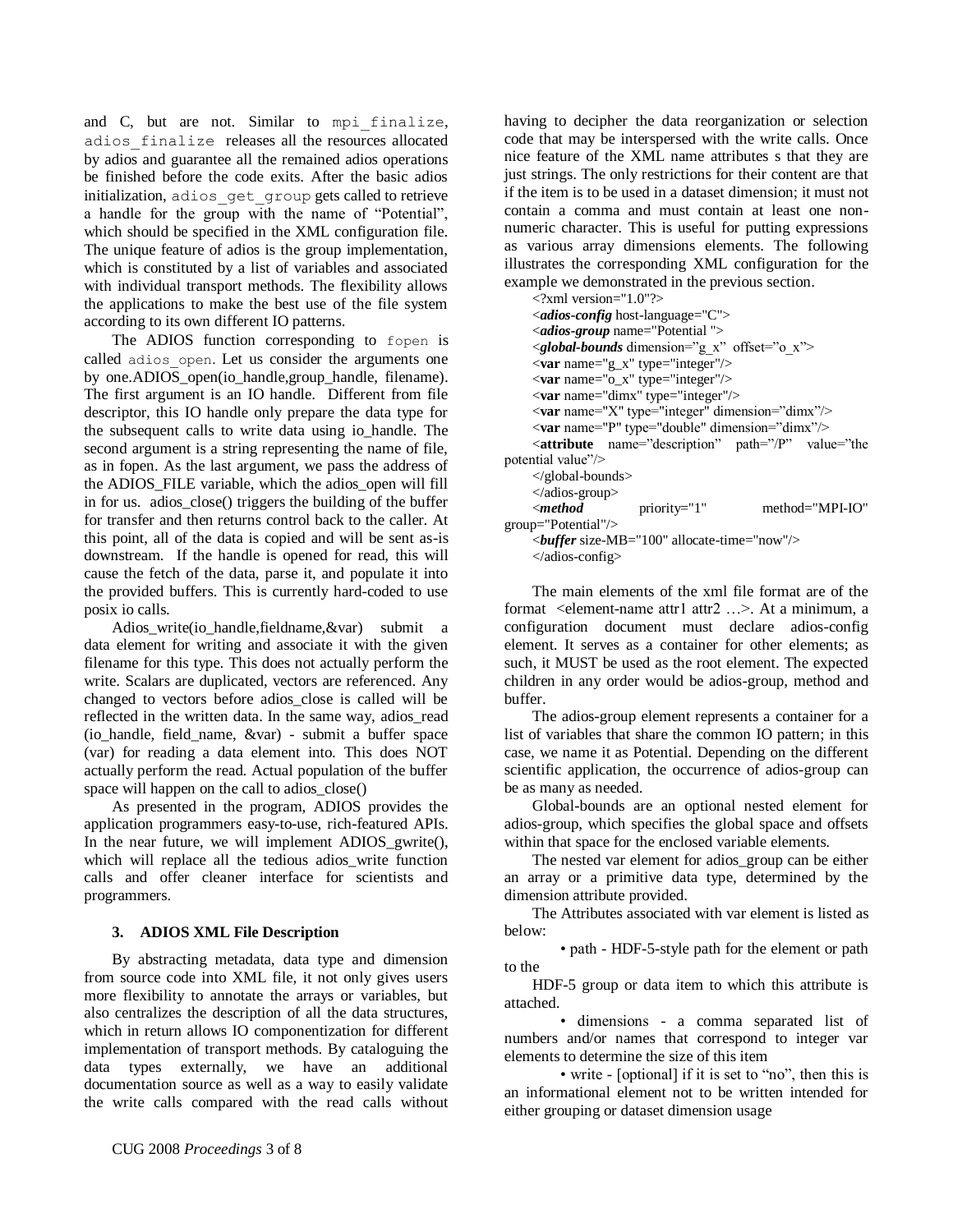• copy-on-write - [optional] if it is set to "yes", then this is var must be copied when it is provided rather than caching a pointer.

The method element is used to specify the mapping of an IO transport method to a data type including any initialization parameters. There are two major attributes required for the method element:

• method - a string indicating a transport method to use with the associated adios-group.

• group - corresponds to an adios-group specified earlier in the file.

The buffer element defines the attributes for internal buffer size and creating time, which will apply to the whole application.

Changing IO Without Changing Source: The method element provides the hook between the adios-group and the transport methods. Simply by changing the method attribute of this element, a different transport method will be employed. If more than one method element is provided for a given group, they will be invoked in the order specified. This neatly gives triggering opportunities for workflows. To trigger a workflow once the analysis data set has been written to disk, make two element entries for the analysis adios-group. The first indicates how to write to disk and the second will perform the trigger for the workflow system. No recompilation, relinking, or any other code changes are required for any of these changes to the XML file.

# **4. ADIOS Methods**

## *POSIX Method*

The simplest method provided in ADIOS just does binary POSIX IO operations. Currently, it does not support shared file writing or reading and has limited additional functionality. The main purpose for this IO method is to provide a simple way to migrate a one file per process IO routine to ADIOS and test the results without introducing any complexity from MPI-IO or other IO methods. Performance gains just by using this transport method are likely due to our aggressive buffering for better streaming performance to storage.

Additional features may be added to this transport method over time. Most likely is a new transport method with a related name, such as POSIX-ASCII, would be provided to perform IO with additional features. The POSIX-ASCII example would write out a text version of the data formatted nicely according to some parameters provided in the XML file.

# *MPI-IO Method*

Many large-scale scientific simulations generate a large amount of data, spanning thousands of files or datasets. Allowing the use of MPI-IO to reduce the amount of files will be helpful to the data management, storage and access.

The original MPI-IO method was developed by Steve Hodson based on his experiments with generating the better MPI-IO performance on the Jaguar machine at ORNL. Many of his insights have helped us achieve excellent performance on both the Jaguar XT4 machine and on theother clusters, suchas the Ewok end-to-end cluster. Some of the key insights we have taken advantage of include artificially serialized MPI\_File\_open calls and additional timing delays that can achieve reduced delays due to metadata server (MDS) conflicts on the attached Lustre storage system.

The adapted code takes full advantage of NxM grouping through the coordination-communicator. This will generate one file per coordination-communicator with the data stored sequentially based on the process rank within the communicator. Figure 1 presents in the example of GTC code, 32 processes inthe same Toroidal zonewrite to one integrated file. Additional serialization of the MPI\_File\_open calls is done using this communicator as well since each process may have a different size data payload. Rank 0 calculates the size it will write, calls MPI\_File\_open, and then sends its size to rank 1. Rank 1 listens for the offset to start from, adds its calculated size, does an MPI\_File\_open, and sends the new offset to rank 2. This continues for all processes within the communicator. Additional delays for performance based on the number of processes in the communicator and the projected load on the Lustre MDS can be used to introduce some additional artificial delays that ultimately reduce the amount of time the MPI\_File\_open calls take by reducing the bottleneck at the MDS.An important fact to be noted is that individual file pointers are retrieved by MPI\_File\_openso that each process has its own file pointer for file seek and other I/O operations.



While we have built this mainly with Lustre in mind due to it being the primary parallel storage service we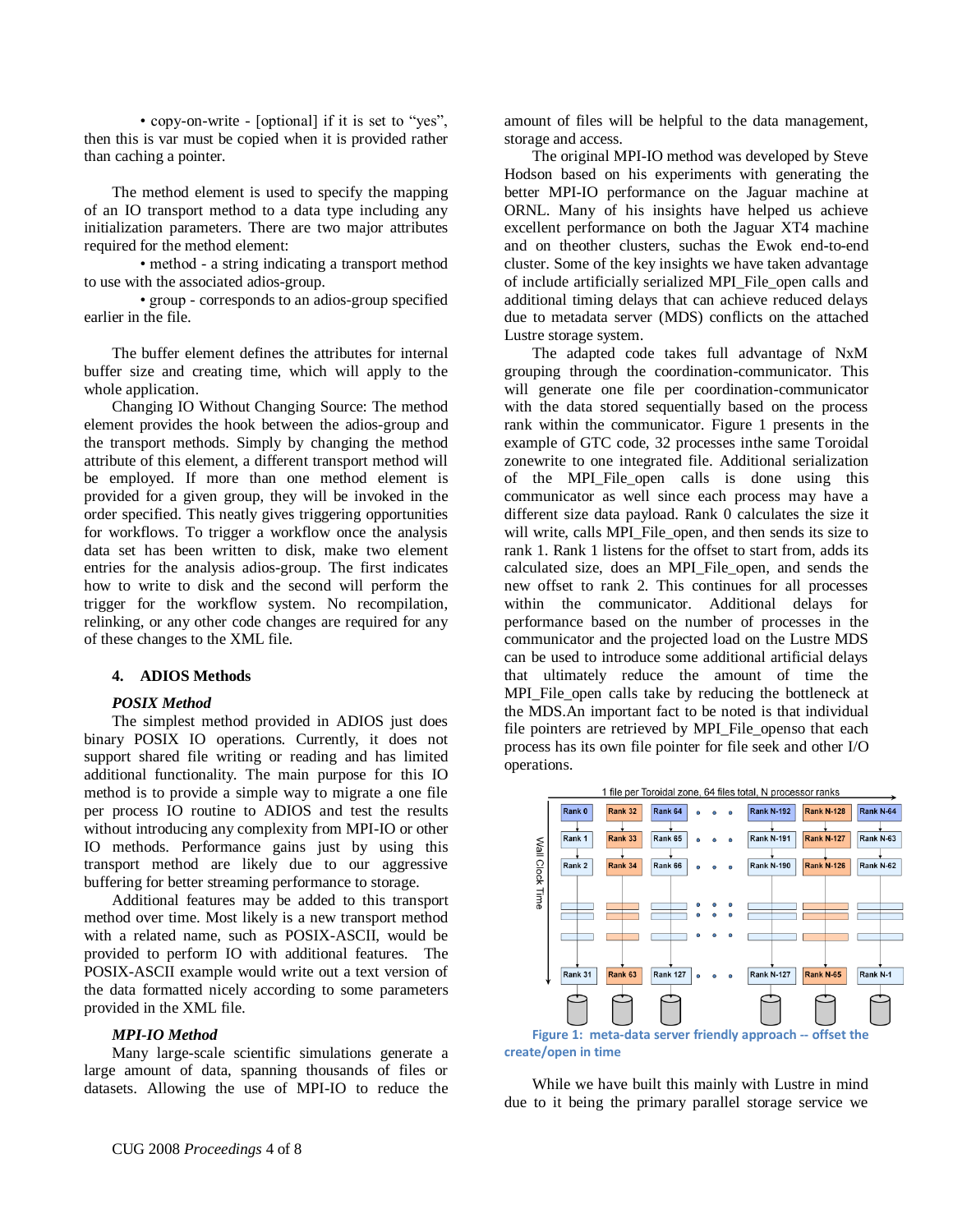have available, other file system specific tunings are certainly possible and fully planned as part of this transport method system. For each new file system we encounter, a new transport method implementation tuned for that file system, and potentially that platform, can be developed without impacting any of the scientific code.

This transport method is the most mature, full featured, and well tested. We recommend anyone creating a new transport method study this one as a model of full functionality and some of the advantages that can be made through careful management of the storage resources.

## *MPI-CIO Method*

MPI-IO defines a set of portable programming interfaces for multiple processes concurrent access to shared files [1]. It is often used to store and retrieve structured data in their canonical order. The interfaces are split into two types: collective I/O and independent I/O. Collective functions require all processes to participate. Independent I/O, in contrast, requires no process synchronization.

Collective I/O enables process collaboration to rearrange I/O requests for better performance [2,3]. The collective I/O method in ADIOS first defines MPI fileviews for all processes based on the data partitioning information provided in the XML configuration file. ADIOS also generated MPI-IO hints, such as data sieving and I/O aggregators, based on the access pattern and underlying file system configuration. The hints are supplied to the MPI-IO library for further performance enhancement. The syntax to describe the data-partitioning pattern in the XML file uses <global-bounds dimensions offsets> tag, which defines the global array size and the offsets of local subarrays in the global space.

The global-bounds element contains one or more nested var elements each specifying a local array that exists within the described dimensions and offset. Multiple global-bounds elements are permitted and strictly local arrays can be specified outside the context of the global-bounds element.

As with other data elements, each of the attributes of the global-bounds element is provided by the adios\_write call. The dimensions attribute is specified by all participating processes and defines how big the total global space is. This value must agree for all nodes. The offset attribute specifies what offset into this global space the local values are addressed. The actual size of the local element is specified in the nested var element(s). For example, if the global bounds dimension were 50 and offset were 10, then the var(s) nested within the globalbounds would all be declared in a global array of 50 elements with each local array starting at an offset of 10 from the start of the array. If more than one var is nested within the global-bounds, they share the declaration of the bounds, but are treated individually and independently for data storage purposes.

#### *MPI-AIO Method*

The initial implementations of the asynchronous MPI-IO method (MPI-AIO) is patterned after the MPI-IO method. Scheduled meta-data commands are performed with the same serialization of MPI\_Open calls as given in Figure 1.

The degree I/O asynchronicity will depend on several factors. First, the ADIOS library must be built with versions of MPI that are bullt with ansynchronous I/O support through the MPI\_File\_iwrite, MPI\_File\_iread, and MPI Wait calls. If asynchronous I/O is not available. these calls revert to synchronous (read blocking), behaviour, identical to the MPI-IO method described in the previous section.

Another important factor is the amount of ADIOS buffer space available. In the MPI-IO method, data is transported and ADIOS buffer allocation is reclaimed for subsequent use with calls to adios\_close(). In the MPI-AIO method, the "close" process can be deferred until the buffer allocation is actually needed for new data. However, if the buffer allocation is exceeded, the data must be synchronously transported before the application can proceed.

The deferral of data transport is key to effectively scheduling ansynchronous I/O with the computation, to be implemented in version 2.0. In ADIOS version 1.0, the application explicitly signals that data transport must be complete with intelligent placement of the adios\_close() call to indicate when I/O must be complete. Later versions of ADIOS will perform I/O between adios\_begin\_calculation andadios\_end\_calculation calls, and complete I/O on adios\_end\_interation calls.

#### *DataTap Method*

DataTap is an asynchronous data transport method built to ensure very high levels of scalability through server-directed I/O[7,8]. It is implemented as a requestread service designed to bridge the order of magnitude difference between available memory on the I/O partition compared to the compute partition. We assume the existence of a large number of compute nodes producing data (we refer to them as *DataTap clients*) and a smaller number of I/O nodes receiving the data (we refer to them





**Figure 2: Datatap Architecture**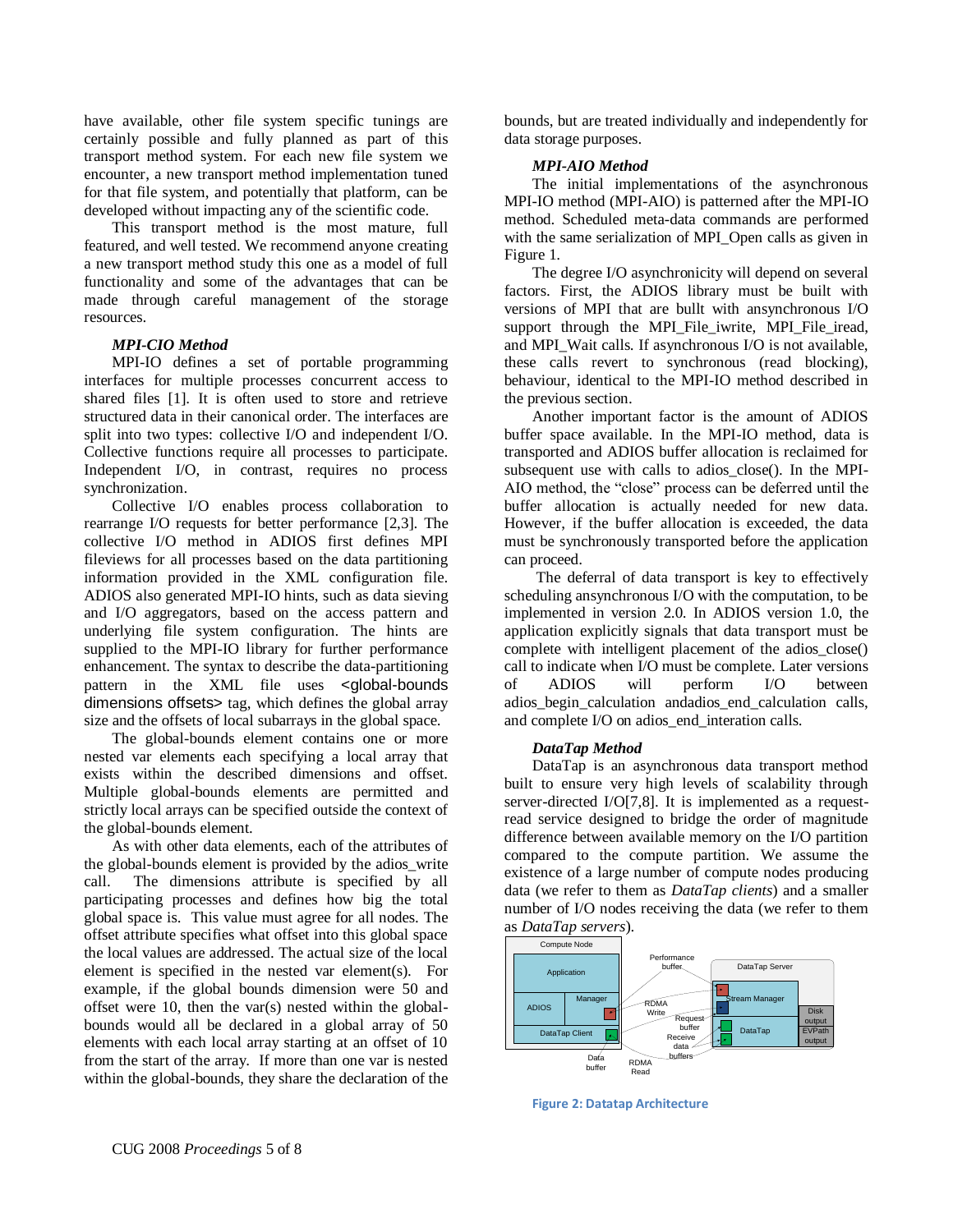**Error! Reference source not found.**describes the DataTap architecture. Upon application request the compute node marks up the data in PBIO [9] format and issues a request for a data transfer to the server. The server queues the request until sufficient receive buffer space is available. The major cost associated with setting up the transfer is the cost of allocating the data buffer and copying the data. However, this overhead is small enough to have little impact on the overall application run-time. When the server has sufficient buffer space, an RDMA read request is issued to the client to read the remote data into a local buffer. This data is then written out to disk or transmitted over the network as input for further processing in the I/O Graph.

We used the Gyrokinteic Turbulence Code,  $GTC[\Box]$ as an experimental testbed for the DataTap transport. GTC is a particle-in-cell code for simulating fusion within tokamaks, and it is able to scale to multiple thousands of processors. In its default I/O pattern, the dominant I/O cost is from each processor writing out the local particle array into a file. Asynchronous I/O reduces this cost to just a local memory copy, thereby reducing the overhead of I/O in the application.

## *DART Method*

DART is an asynchronous I/O transfer method within ADIOS that enables the low-overhead high-throughput data extraction from a running simulation. The design of DART consists of two main components, (1) DARTClient module, and(2) DARTServer module. Internally, DART system uses Remote Direct Memory Access (RDMA) to implement the communication, coordination and data transport mechanism between the DARTClient and the DARTServer modules.

The DARTClient module is a light library that implements the asynchronous I/O API. It integrates with the ADIOS layer by extending the generic ADIOS data transport hooks. It uses the ADIOS layer features to collect and encodethe data written by the application into a local transport buffer. Once it has collected data from the simulation, DARTClient notifies the DARTServer through a coordination channel that it has data available to send zout. DARTClient then returns and allows the application to continue its computations, while data is asynchronously extracted by the DARTServer.

The DARTServer module is a stand-alone service that runs independently from the simulation. It typically runs on dedicated I/O nodes, and transfers data from the DARTClients and to remote sites, e.g., a remomte a storage system such as the Luster file system. One instance of the DARTServer can service multiple DARTClients instances in parallel. Further, the server can run in cooperative mode, i.e., multiple instances of the server cooperate to service the clients in parallel and to balance load. The DARTServer receives notification messages from the clients, schedules the requests and initiates the data transfers in parallel from the clients. The server schedules and prioritizes the data transfers while the simulation is computing in order to overlap data transfers with computations, to maximize data throughput, and to minimize the overhead on the simulation.

## *NULL Metod*

The ADIOS NULL method allows users to quickly comment out a ADIOS group, by changing the transport method to "NULL". This allows users to test the speed of the routine, by timing the output against no IO. This is especially useful when working with asynchronous methods which have indeterminate amount of time. Another useful feature of this IO is that quickly allows users to also test out the system, and see if bugs are possibly caused by the IO system, or perhaps by other places in the codes.

# **5. ADIOS in codes**

# *ADIOS in GTC*

GTC fusion code provided a variety of different outputs with varying frequency and sizes. From an IO complexity perspective, GTC has seven different groups of output in five categories, each being handled differently. These five categories are restart, tracking, dataout3D, analysis, and diagnosis output. Each of these categories has different IO requirements based on their output patterns. For instance, the large restart data needs to be written as quickly as possible with some annotation. To mitigate the runtime performance impact, it is written infrequently. The analysis, tracking and output3D data, while much smaller, needs to be written out to disk more often. The diagnostic outputs are written very frequently, but are little more than a few kilobytes per time step and always only from the master processor. Therefore, each of these output groups has different requirements for IO performance, annotation and potential tool integration. We also noted that some data was only written as a header by the master process followed by the collection of the payloads from all processors. The dissimilarity between the header data and actual payload can be easily differentiated by specifying different adios-group in XML file. In addition, ADIOS provides the flexibility of selecting how each of these different data groupings performs IO simply by specifying the selected method for each of these groups in the XML. It handles the different sizes for the analysis array outputs through the use of var names for array dimensions. Through the copy-to-write feature in the XML file, we both note and handle the transient nature of the data in the given pointer. This also gives us the ability to take stack-based temporary values and write them properly.

In GTC old restart IO, each MPI process writes/reads a separate file, which is N to N IO complexity. If the new version of ADIOS APIS with MPI-IO transport method, npartdom (the number of processes in particle domain)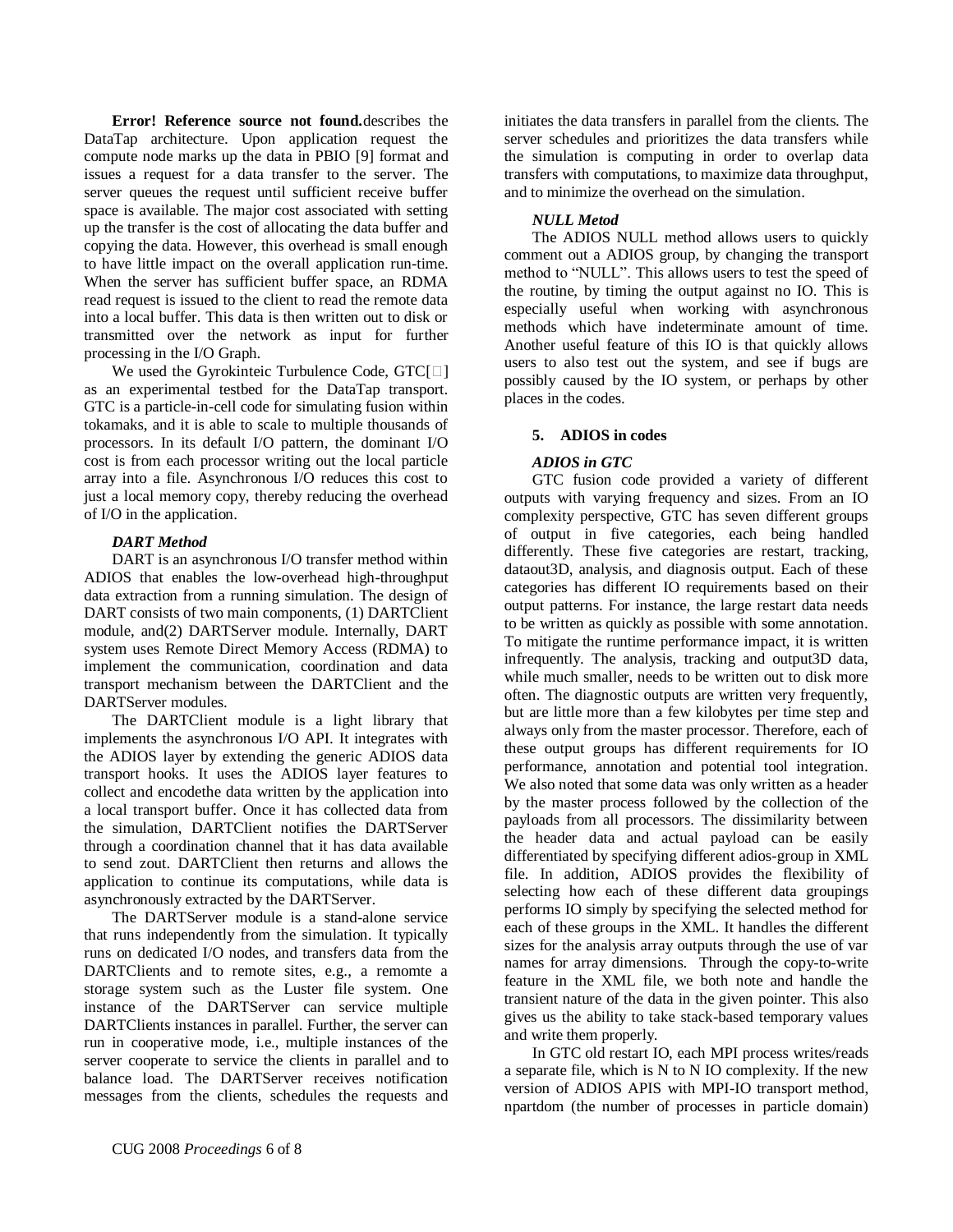MPI processes writes/reads in one integrated file. The total number of files is reduced to mzetamax, shown as below in [Figure 3.](#page-6-0) In this manner, it not only allows each plane has its own file, but is also convenient for programmers to extract arbitrary plane instead of parsing a big binary file if it is collected from all the process in the communication world.



<span id="page-6-0"></span>**Figure 3 Gyrokinetic Toroidal Code Mesh Space**

## *ADIOS in GTS*

GTS is a general geometry model of the GTC code, which has a systematic treatment of plasma rotation and equilibrium EXB flow, realistic plasma profiles and corresponding magnetohydrodynamic (MHD) equilibria. They use a symmetry coordinate system to construct the relatively regular mesh in real space for strongly shaped toroidal plasmas, which facilitates straightforward visualization.

There are two major sources of IO in this code, one from the restarts, and the second is from the particle diagnostics. Unlike GTC, GTS has developed a technique to bin the particles in the code into a five dimensional mesh. The size of the mesh is determined by how much data can be stored and written to disk in a timely fashion. The binning is rather cheap, and can be down in  $\leq 0.01$  of the time in the code, but the IO generated from this can be rather large. Realistic numbers for the mesh size can be over 120GB, which much be written out every 60 seconds for a realistic simulation. This data needs to be written out approximately every other GTS timestep, and we need approximately 2,000 timesteps written to disk to get relevant physics generated from this output. This means that one simulation, which last for 1.5 days can generate over 200 TB of data in 1.5 days.

The other major change to GTS was switching out the "fort.\*" files to ADIOS output, which allows us to place more metadata in the output.

## *ADIOS in Chimera*

The Chimera supernova code provided new challenges as compared with GTC. First, the IO was split into fewer groups than GTC, but the groups were much larger. There are only two groups in Chimera, but a total of around 475 vars. Second, there were other IO operations that generated different formats of data previously output. Our asynchronous methods will take advantage of this by collecting the output once and processing it into multiple streams to storage with one in the compact binary representation and others in the various formatted text forms desired by the users.

By just changing the main restart IO to use ADIOS with the POSIX transport method, we saw a 6.5% reduction in wall clock time for identical runs between the original version and our ADIOS version.

#### *ADIOS in S3D*

As a part of the efforts to provide a versatile I/O middleware for scientific applications, we have ported the I/O kernel of the combustion simulation program, S3D, to the initial ADIOS middleware. The porting of the ADIOS to S3D is rather straightforward with the close resemblance of ADIOS interface to the POSIX interface. Rougly speaking, there are three steps involved. In the first step, ADIOS is initialized right after the S3D program starts, i.e., after MPI\_Init(). In the second step, the bulk of the S3D I/O code has been replaced with ADIOS I/O routines. An ADIOS configuration file that describes the attributes of various S3D variables is also created. This configuration file offers a great deal of flexibility for ADIOS to choose among its I/O methods. Currently, the POSIX I/O method is activated. Finally in the third step, ADIOS support is finalized before the S3D program reaches MPI\_Finalize(). Timing profiles are taken during the ADIOS initialization and finalization steps. One thing to note is that, because S3D uses 8-byte integers, the ADIOS package has been improved to accommodate such scientific applications that make use of variable size data types.

## *ADIOS in XGC*

The XGC code is a Gyrokinetic Turbulence code to understand the edge of the plasma. It is similar to the GTC code, but deploys a full-f algorithm, compared to a delta-f algorithm. This means that the total amount of particles per cell will be much higher than the GTC code, which uses a delta-f method. The simulations also run for a longer amount of time than the GTC code, which requires that the IO system be even more impervious to problems.

ADIOS is currently integrated into the working version of XGC, and has eleven ADIOS groups: restarts, particle diagnostics, electron field diagnostics, ion field diagnostic, 2D diagnostics, and various one dimensional + time diagnostics. By changing all of the IO from XGC (originally in netcdf, hdf5, binary files, and fort.\* files), we are able to unify the IO in this code to one single set of API"s. The initial performance from ADIOS in this code looks encouraging, although we are waiting for full Cray XT at ORNL to become available to truly test the system.

## **6. ADIOS Performance**

The performance measurements we perform for ADIOS are focused in two areas. First, we want to get the